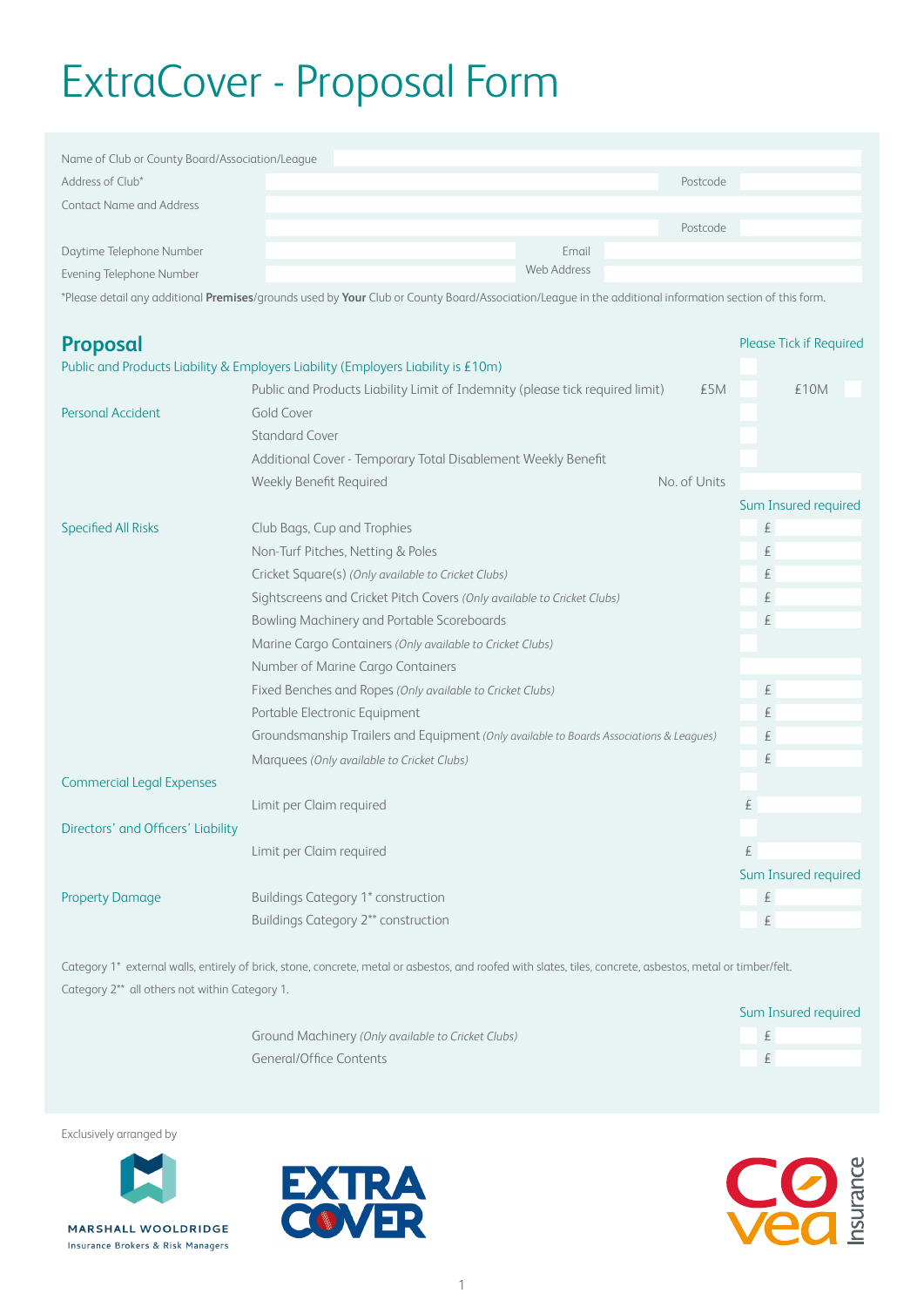| <b>Proposal</b> (continued)<br>Loss of Licence (Only available to Cricket Clubs) If the standard limit is inadequate please indicate required limit |                                               | £          | Sum Insured required |
|-----------------------------------------------------------------------------------------------------------------------------------------------------|-----------------------------------------------|------------|----------------------|
| <b>Money and Assault</b>                                                                                                                            |                                               |            |                      |
| For the additional cover item of Business Interruption (Only available to Cricket Clubs), the Gross Revenue sum insured is calculated as 4x the     |                                               | $\pounds$  |                      |
| General Contents and/or Ground Machinery Sum Insured                                                                                                |                                               |            |                      |
| If You would like any assistance or advice please contact the ExtraCover team at Marshall Wooldridge Limited on FREEPHONE 0800289301                |                                               |            |                      |
|                                                                                                                                                     |                                               |            |                      |
| Present Insurers                                                                                                                                    | <b>Renewal Date</b>                           |            |                      |
| <b>Current Premium</b>                                                                                                                              |                                               |            |                      |
|                                                                                                                                                     |                                               |            |                      |
| <b>Membership:</b>                                                                                                                                  |                                               |            |                      |
| No. of Adults                                                                                                                                       | No. of Juniors Under 18 Years of Age          |            |                      |
| No. of Senior Teams                                                                                                                                 | No. of Junior Teams                           |            |                      |
| No. of Professional Players                                                                                                                         | No. of Semi-professional Players              |            |                      |
| Estimated Maximum Spectator Attendance                                                                                                              | <b>Estimated Typical Spectator Attendance</b> |            |                      |
| Does Your Club have an ECB Clubmark accreditation?<br>Yes                                                                                           | <b>No</b>                                     |            |                      |
|                                                                                                                                                     |                                               |            |                      |
| <b>Activities</b> (please tick applicable box)                                                                                                      |                                               |            |                      |
| Is Your club in use all year round (i.e. outside cricket season)?                                                                                   |                                               | Yes        | <b>No</b>            |
| Do You operate a licenced bar?                                                                                                                      |                                               | Yes        | <b>No</b>            |
| Is hot food prepared on the Premises?                                                                                                               |                                               | Yes        | <b>No</b>            |
| Is the clubhouse hired for social functions (e.g. weddings, discos)                                                                                 |                                               | Yes        | No                   |
| If 'Yes' please state approx. number per year                                                                                                       | and maximum attendance                        |            |                      |
| Do You hold a bonfire night event?                                                                                                                  |                                               | Yes        | No                   |
| If 'Yes' please state maximum spectator attendance                                                                                                  |                                               |            |                      |
| Is there a fireworks display?                                                                                                                       |                                               | Yes        | No                   |
|                                                                                                                                                     |                                               |            |                      |
| <b>Property</b> (please tick applicable box)                                                                                                        |                                               |            |                      |
| Is subsidence cover required for Category 1 Buildings?                                                                                              |                                               | Yes        | No                   |
| If You have chosen to include subsidence cover, please answer the following:<br>Age of buildings                                                    |                                               |            | Years                |
| α.<br>Do the buildings show any sign of subsidence?<br>b.                                                                                           |                                               | <b>Yes</b> | No                   |
| Has there been subsidence in the area?<br>C.                                                                                                        |                                               | Yes        | <b>No</b>            |
| Has there ever been a consulting engineers report for the Premises?<br>d.                                                                           |                                               | Yes        | <b>No</b>            |
| If 'Yes' please attach a copy                                                                                                                       |                                               |            |                      |
| Does the roof of Your Premises include more than 20% felt on timber?                                                                                |                                               | Yes        | No                   |
| If 'Yes' please state approximate percentage                                                                                                        |                                               |            | $\%$                 |
| Are Your Premises protected by an intruder alarm system?                                                                                            |                                               | Yes        | No                   |
| If 'Yes' please confirm who installed/maintains the system:                                                                                         |                                               |            |                      |
|                                                                                                                                                     |                                               |            |                      |
| Does the system include remote signalling to an alarm receiving centre?                                                                             |                                               | Yes        | No                   |
| Please give details of the signalling system (tick as appropriate)                                                                                  |                                               |            |                      |
| Digital Commuter<br>redcare<br>Dualcom                                                                                                              | redcareGSM<br><b>DualcomPlus</b>              |            |                      |
| <b>Digital GPRS</b><br>please specify grade                                                                                                         |                                               |            |                      |
| Other<br>please provide details                                                                                                                     |                                               |            |                      |
| Are the buildings maintained in a good state of repair and are they inspected at least weekly                                                       |                                               |            |                      |
| by a representative of the Club or County Board/Association/League?                                                                                 |                                               |            | No                   |
| Does Your Club or County Board/Association/League comply with Our Minimum Level of Security                                                         |                                               |            |                      |
| Specification, as set out in the ExtraCover Scheme Overview and Policy Summary?                                                                     |                                               |            | No                   |
| Are the buildings and grounds in an area free from any history of flooding?                                                                         |                                               | Yes        | No                   |
| Cover is subject to an under-insurance clause; are Your Sums Insured adequate?                                                                      |                                               | Yes        | No                   |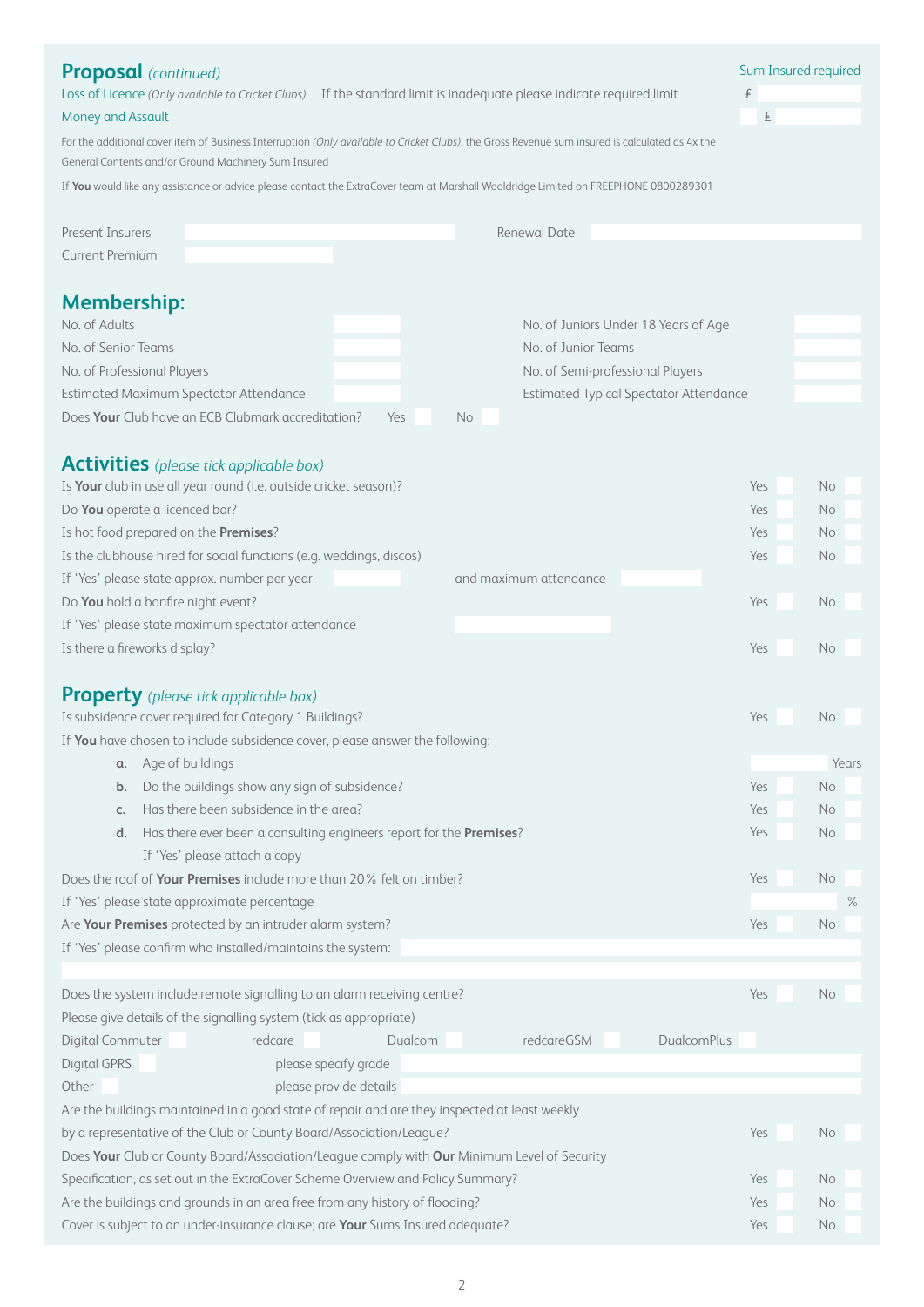# **Claims or incidents**

Has **Your** Club or County Board/Association/League sustained any loss or damage during the last 3 years,

| whether covered by insurance or not? If so, please give details. |                        | Yes | No   |
|------------------------------------------------------------------|------------------------|-----|------|
| Date of Incident                                                 | Type of Loss or Damage |     | Cost |
|                                                                  |                        |     |      |
|                                                                  |                        |     |      |
|                                                                  |                        |     |      |
|                                                                  |                        |     |      |
|                                                                  |                        |     |      |

#### **For Commercial Legal Expenses / Directors' and Officers' Liability Insurance applicants only**

| Approximate No. of Members                                                 | Employees                                                                                         |     |     |
|----------------------------------------------------------------------------|---------------------------------------------------------------------------------------------------|-----|-----|
|                                                                            | Are you aware of any recent events which may give rise to legal proceedings?                      | Yes | No. |
| Has the Club been involved in any legal action during the last five years? |                                                                                                   | Yes | No  |
| If 'Yes' please give details                                               |                                                                                                   |     |     |
|                                                                            | Has the Club had any claim made against its Directors and/or Officers during the last five years? | Yes | No  |
| If 'Yes' please give details                                               |                                                                                                   |     |     |
| Do you have a tenancy agreement?                                           |                                                                                                   | Yes | No  |
| If 'Yes' on what date does it expire?                                      |                                                                                                   |     |     |
| Are you aware of any Boundary disputes?                                    |                                                                                                   | Yes | No  |
| If 'Yes' please give details                                               |                                                                                                   |     |     |
|                                                                            | Please confirm that all instructors/coaches/trainers receive the relevant DBS checks              |     |     |
| and follow the established safeguarding procedures?                        |                                                                                                   | Yes | No  |
| If 'No' please give details                                                |                                                                                                   |     |     |

# **Fair Presentation of the Risk**

**You** have a duty to make a fair presentation of the risk when **You** first take out this Policy and also whenever **You** renew it or ask **Us** to change **Your** cover. **You** should ensure that any information **You** have provided to **Us** and the content of any application form, declaration is accurate and complete. If **You** do not comply with **Your** duty to make a fair presentation of the risk, **Your** Policy may not be valid or the Policy may not cover **You** fully or at all.

**You** must also tell **Us** about any facts or changes which affect **Your** insurance and which have occurred either since the Policy started or since the last renewal date.

If **You** are not sure whether certain facts are relevant please ask Marshall Wooldridge Ltd.

**You** must check all the information contained within this document immediately and tell **Us** if any details are incorrect. **You** should keep a written record (including copies of letters) of any information **You** give **Us** or Marshall Wooldridge Ltd

A Policy Overview and a copy of the Policy Booklet are available from **You**r broker Marshall Wooldridge Ltd upon request.

Subject to the **Schedule** and proposal form, or subsequent documentation, not being rejected by **You**, and upon payment of the premium requested, **You** are accepting the insurance offered on the terms contained in the **Schedule**, proposal form and the Policy Wording.

For these reasons it is important that **You** check all of the facts, statements and information set out in **Your** Proposal Form or in any other information provided are complete and accurate. **You** must also make reasonable enquiries to check with anyone **You** employ in **Your** business that the facts and statements set out in **Your** Proposal Form or in any other information provided are complete and accurate and that there are no other material facts which **You** need to disclose.

IF ANY OF THE FACTS, STATEMENTS AND INFORMATION SET OUT IN YOUR PROPOSAL FORM, RISK PRESENTATION OR ANY ADDITIONAL INFORMATION PROVIDED ARE INCOMPLETE OR INACCURATE, YOU OR YOUR INSURANCE ADVISER MUST CONTACT US IMMEDIATELY. FAILURE TO DO SO COULD INVALIDATE YOUR POLICY OR LEAD TO A CLAIM NOT BEING PAID OR NOT BEING PAID IN FULL.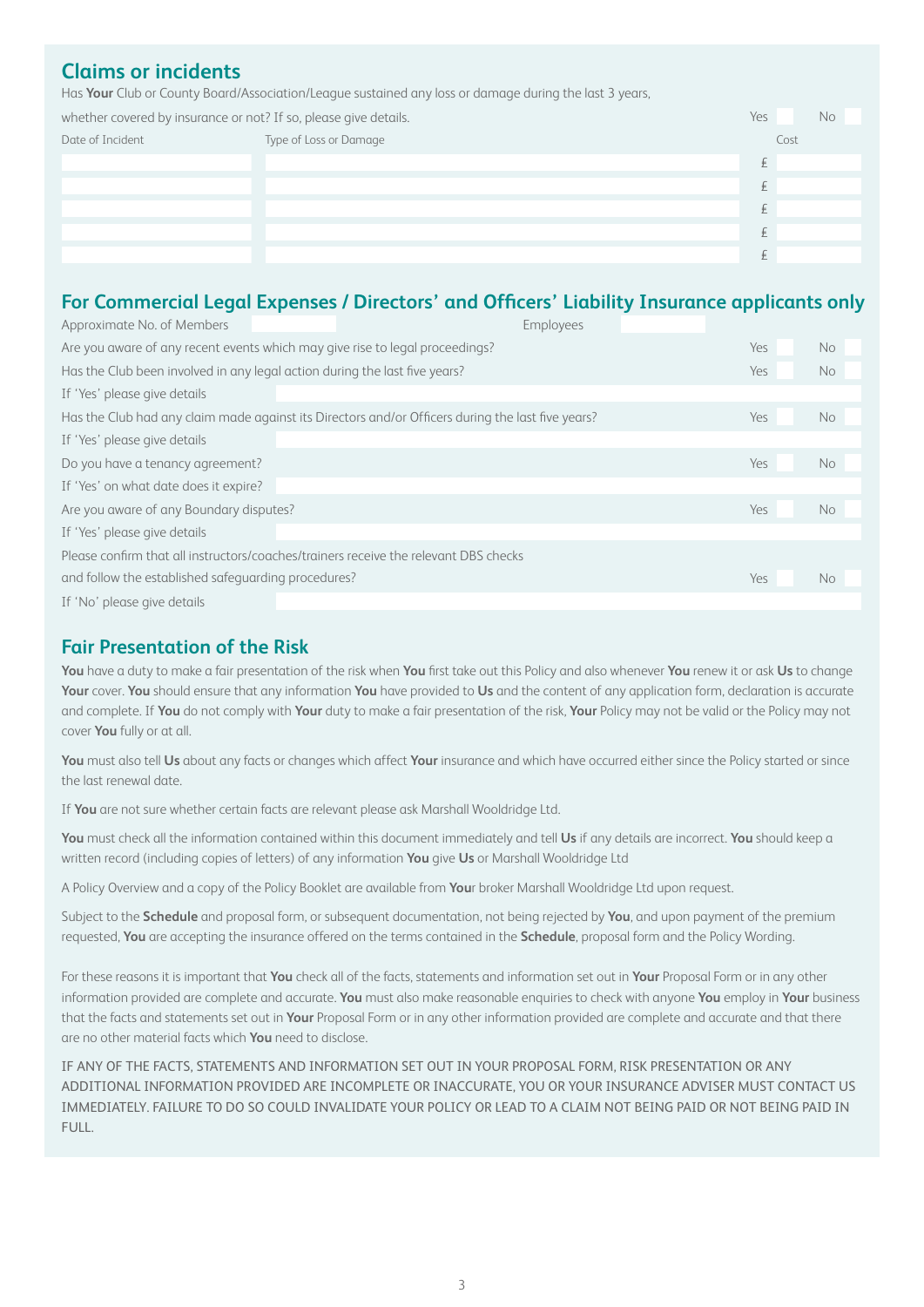## **Declaration** (all applicants)

On behalf of the above Cricket Club or County Board/Association/League, **You** understand that cover is effective from the date of acceptance by Marshall Wooldridge Ltd on behalf of **Us** and until the scheme renewal date on the following March 1st

- **1. You** declare that:
	- **(a) You** have read this proposal and understand that **You** are under a duty to make a fair presentation of the risk and that failure to do so could result in **Your** policy being invalidated and/or a claim not being paid or not being paid in full;
	- **(b)** the facts, statements and information contained within this proposal, whether provided by **You** or by others on **Your** behalf, are true and complete;
	- **(c)** the facts, statements and information which are not contained within this proposal but which have been provided to **Us** separately by **You** or by others on **Your** behalf are true and complete;
	- **(d) You** have declared all material facts and circumstances which may affect the risk being accepted by **Us** under this policy even if **We** have not asked **You** any questions about such facts.
	- **(e)** no insurer has declined **Your** proposal, cancelled or refused to renew **Your** policy or increased the premium or required special terms or conditions in respect of any of the risks proposed; and
- **2. You** wish to modify the above statements in the following respects
- **3. You** agree that this proposal and declaration and any information given separately shall be the basis of the contract between **Us** and **You**.
- **4. You** have read the ExtraCover Scheme Overview and Policy Summary.
- **5. You** understand that **We** reserve the right to decline any proposal.

|  | <b>You</b> consent to this. |  |  |
|--|-----------------------------|--|--|
|--|-----------------------------|--|--|

| Authorised | Signature Date |
|------------|----------------|
| Name       | Position       |

## **Important:**

**Your** Records: **You** should keep a record (including copies of letters) of all information **You** supply to **Us** about this proposal. **We** will give **You** a copy of this proposal on request.

# **Additional Information**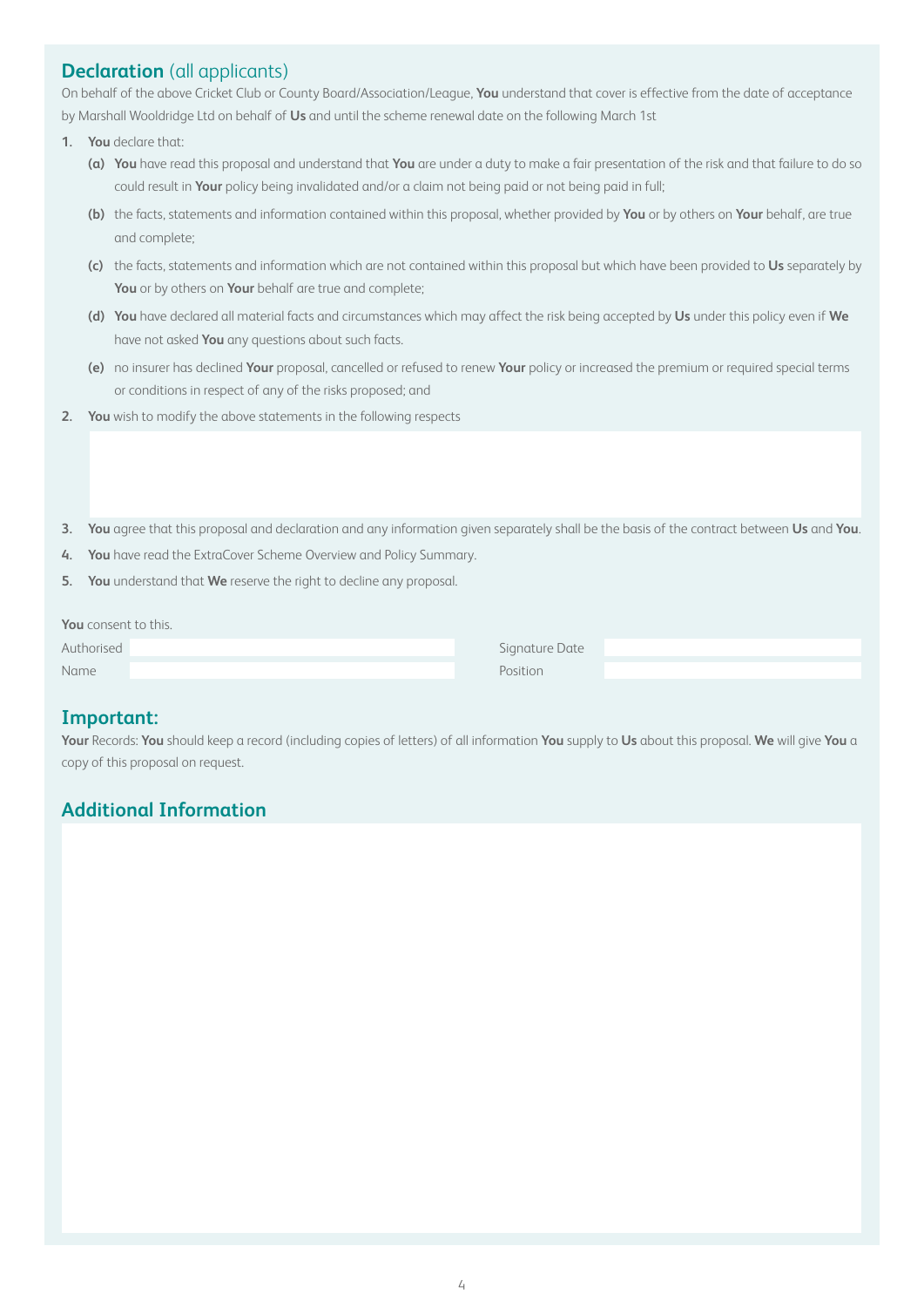#### **How We Use Your Information**

#### Please visit www.coveainsurance.co.uk/dataprotection for further information about how and when **We** process **Your** personal information under **Our** full Privacy Policy.

The personal information, provided by **You**, is collected by or on behalf of Covea Insurance plc ('**We**, **Us**, **Our**') and may be used by **Us, Our**  employees, agents and service providers acting under **Our** instruction for the purposes of insurance administration, underwriting, claims handling, for research or for statistical purposes.

Generally, **We** will rely on the following legal grounds:

It is necessary for **Us** to process **Your** personal information to provide **Your** insurance policy and services.

- **• We** will rely on this for activities such as assessing **Your** application, managing **Your** insurance policy, handling claims and providing other services to **You**.
- **• We** have an appropriate business need to process **Your** personal information and such business need does not cause harm to **You**. **We** will rely on this for activities such as maintaining **Our** business records and developing, improving **Our** products and services
- **• We** have a legal or regulatory obligation to use such personal information.
- **• We** need to use such personal information to establish, exercise or defend **Our** legal rights.
- **• You** have provided **Your** consent to **Our** use of **Your** personal information, including sensitive personal

## **How We Share Your Information**

In order to sell, manage and provide **Our** products and services, prevent fraud and comply with legal and regulatory requirements, **We** may need to share **Your** information with the following third parties, including

- Reinsurers, Regulators and Authorised/Statutory Bodies
- Credit reference agencies
- Fraud prevention agencies
- Crime prevention agencies, including the police
- Suppliers carrying out a service on **Our**, or **Your** behalf
- Product providers where **You've** opted to buy additional cover
- Other insurers, business partners and agents
- Other companies within the Covea Insurance Group

#### **Marketing**

**We** will not use **Your** information or pass it on to any other person for the purposes of marketing further products or services to **You** unless **You** have consented to this.

#### **Fraud Prevention and Detection**

In order to prevent or detect fraud and money laundering **We** will check **Your** details with various fraud prevention agencies, who may record a search. Searches may also be made against other insurers' databases. If fraud is suspected, information will be shared with those insurers. Other users of the fraud prevention agencies may use this information in their own decision making processes.

**We** may also conduct credit reference checks in certain circumstances. **You** can find further details in **Our** full Privacy Policy explaining how the information held by fraud prevention agencies may be used or in which circumstances **We** conduct credit reference checks and how these checks might affect **Your** credit rating

#### **Automated Decisions**

**We** may use automated tools with decision making to assess **Your** application for insurance and for claims handling processes, such as price rating tools, flood, theft and subsidence area checks and credit checks.

These automated decisions will produce a result on whether **We** are able to offer insurance, the appropriate price for **Your** policy or whether **We** can accept **Your** claim. If **You** object to an automated decision, **We** may not be able to offer **You** an insurance quotation or renewal.

#### **How to contact Us**

Please contact **Us** if You have any questions about **Our** Privacy Policy or the information **We** hold about **You**:

The Data Protection Officer , Covea Insurance plc, 50 Kings Hill Avenue, Kings Hill, West Malling, Kent ME19 4JX or email: dataprotection@coveainsurance.co.uk.

#### **Choice of Law**

The parties to an insurance contract are free to choose the law that will apply. Unless **We** agree in writing with **You** otherwise, this insurance shall be subject to the law applying in the part of the United Kingdom, Channel Islands or Isle of Man where **You** have **Your** principal place of business. If there is any dispute, the law of England and Wales shall apply

#### **Registration and Regulatory Information**

Covea Insurance plc. Registered in England and Wales No. 613259. Registered office: Norman Place, Reading, Berkshire. RG1 8DA.

Covea Insurance plc is authorised by the Prudential Regulation Authority and regulated by the Financial Conduct Authority and the Prudential Regulation Authority. **Our** Reference Firm Number is 202277. **You** can check this on the Financial Services Register by visiting the FCA's website www.fca.org.uk/register.